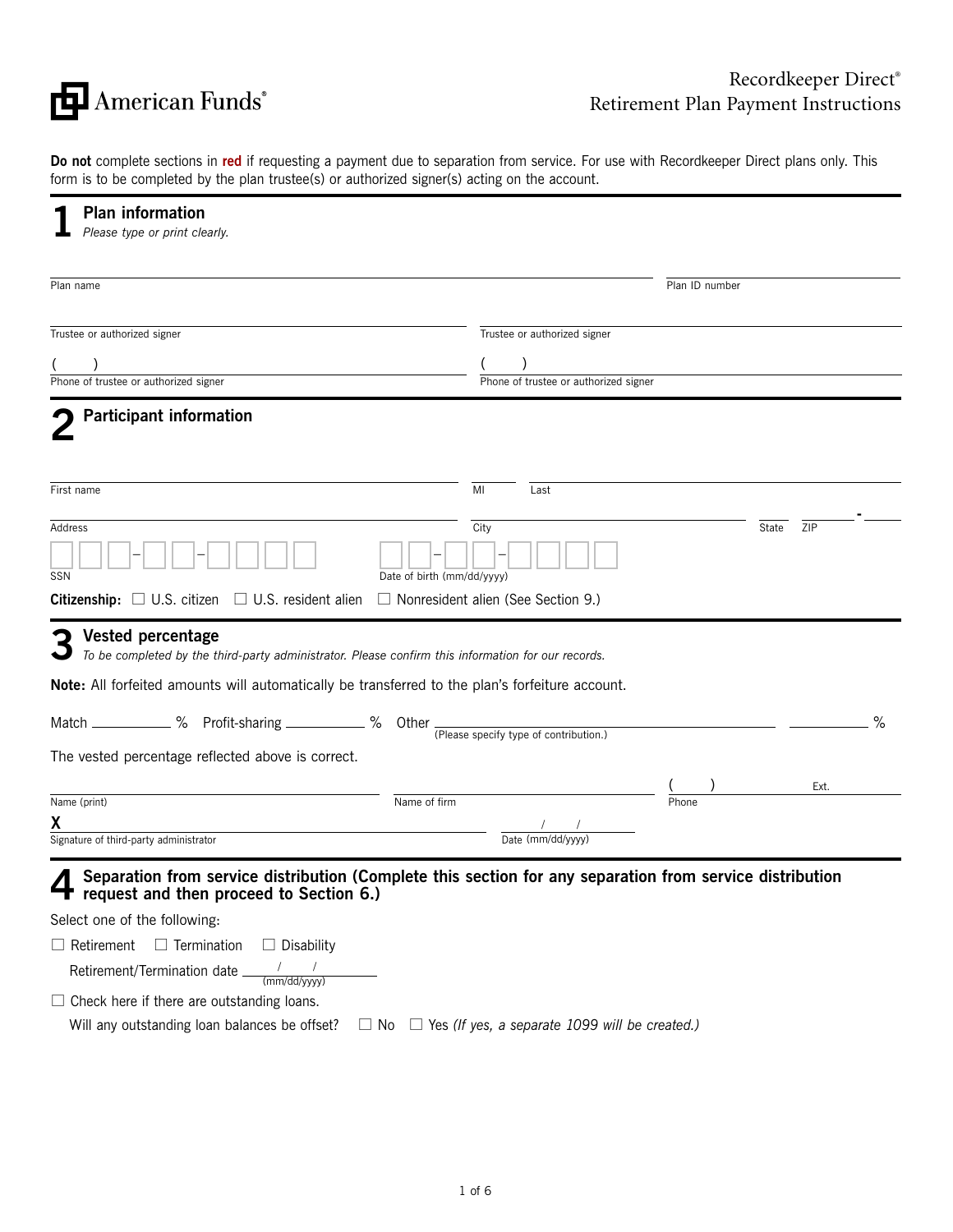| <b>FEJ</b> American Funds® |  |
|----------------------------|--|
|----------------------------|--|

| Other distribution events (Do not use this section for separation from service distribution requests.)<br>Please select the appropriate distribution event and provide the necessary information. Only one distribution event per form should be selected.                                                                                                                                                                                                                                                                                                                                                                                                                                                                                                                                                                                                                                                     |
|----------------------------------------------------------------------------------------------------------------------------------------------------------------------------------------------------------------------------------------------------------------------------------------------------------------------------------------------------------------------------------------------------------------------------------------------------------------------------------------------------------------------------------------------------------------------------------------------------------------------------------------------------------------------------------------------------------------------------------------------------------------------------------------------------------------------------------------------------------------------------------------------------------------|
| $A.$ $\square$ In-service distribution (check one):<br>□ Hardship — Total amount requested \$<br>Amount of pre-1988 earnings available for hardship withdrawal \$<br>Will distribution come from elective deferrals only? $\Box$ Yes $\Box$ No If no, indicate money types $\Box$<br>Will participant incur a suspension? $\Box$ Yes $\Box$ No<br>$\Box$ Premature (before age 59 <sup>1</sup> / <sub>2</sub> — does not apply to elective deferrals)<br>$\Box$ After age 59 <sup>1</sup> / <sub>2</sub><br>$\Box$ After-tax                                                                                                                                                                                                                                                                                                                                                                                   |
| $B.$ Required Minimum Distribution (RMD) (check one):                                                                                                                                                                                                                                                                                                                                                                                                                                                                                                                                                                                                                                                                                                                                                                                                                                                          |
| □ RMD amount requested \$                                                                                                                                                                                                                                                                                                                                                                                                                                                                                                                                                                                                                                                                                                                                                                                                                                                                                      |
| Calculate RMD based on IRS Joint Life and Last Survivor Table (if spousal beneficiary is more than 10 years younger).                                                                                                                                                                                                                                                                                                                                                                                                                                                                                                                                                                                                                                                                                                                                                                                          |
|                                                                                                                                                                                                                                                                                                                                                                                                                                                                                                                                                                                                                                                                                                                                                                                                                                                                                                                |
| □ Calculate RMD based on IRS Uniform Lifetime Table.                                                                                                                                                                                                                                                                                                                                                                                                                                                                                                                                                                                                                                                                                                                                                                                                                                                           |
| $C. \Box$ Death/Qualified Domestic Relations Order (QDRO) (check one):                                                                                                                                                                                                                                                                                                                                                                                                                                                                                                                                                                                                                                                                                                                                                                                                                                         |
| $\Box$ Death<br>$\Box$ QDRO<br>Note: The plan sponsor has the responsibility of determining whether the Domestic Relations Order is qualified and determining the<br>amount to be distributed to the alternate payee. American Funds Retirement Resources does not require a copy of the Domestic<br>Relations Order. A signature guarantee is required in order to process a death or QDRO distribution (see Section 13).<br>Is the beneficiary or alternate payee a spouse? $\Box$ Yes<br>$\Box$ No<br>Is the beneficiary or alternate payee a U.S. citizen or resident alien? $\Box$ Yes $\Box$ No (If no, see Section 9.)<br>If a payment is to a beneficiary OR an alternate payee, provide the name and address in Section 11 and complete the following: (If<br>there are multiple beneficiaries, please provide the following information in a letter of instruction along with the name and address.) |
| Date of birth (mm/dd/yyyy)<br>SSN                                                                                                                                                                                                                                                                                                                                                                                                                                                                                                                                                                                                                                                                                                                                                                                                                                                                              |
| $D. \Box$ Loan (maximum is three (3) loans per participant)                                                                                                                                                                                                                                                                                                                                                                                                                                                                                                                                                                                                                                                                                                                                                                                                                                                    |
| Loan amount \$                                                                                                                                                                                                                                                                                                                                                                                                                                                                                                                                                                                                                                                                                                                                                                                                                                                                                                 |
| First Ioan payment due $\frac{1}{(mm/dd/yyyy)}$ Duration $\frac{1}{(months)}$ Anticipated payment amount \$<br>Frequency of payments: $\square$ Weekly $\square$ Bi-weekly $\square$ Semi-monthly $\square$ Monthly $\square$ Quarterly                                                                                                                                                                                                                                                                                                                                                                                                                                                                                                                                                                                                                                                                        |
| $E. \Box$ Excess return (refund of excess) NOTE: Earnings will be calculated at the time the excess is removed.                                                                                                                                                                                                                                                                                                                                                                                                                                                                                                                                                                                                                                                                                                                                                                                                |
| Identify applicable plan year-end __                                                                                                                                                                                                                                                                                                                                                                                                                                                                                                                                                                                                                                                                                                                                                                                                                                                                           |
| Select appropriate item(s) below:                                                                                                                                                                                                                                                                                                                                                                                                                                                                                                                                                                                                                                                                                                                                                                                                                                                                              |
| 1. $\Box$ <b>Annual additions [415]</b> Amount of excess requested $\$\sim$ _____________(without earnings)                                                                                                                                                                                                                                                                                                                                                                                                                                                                                                                                                                                                                                                                                                                                                                                                    |
| Please select one of the following. If both boxes are left blank, we will calculate the earnings on excess amount.                                                                                                                                                                                                                                                                                                                                                                                                                                                                                                                                                                                                                                                                                                                                                                                             |
| $\Box$ Total earnings including gap period earnings \$ ________________(if applicable) OR $\Box$ Calculate earnings on excess amount.                                                                                                                                                                                                                                                                                                                                                                                                                                                                                                                                                                                                                                                                                                                                                                          |
| 2. $\Box$ Excess deferrals [402(g)] Amount of excess requested \$                                                                                                                                                                                                                                                                                                                                                                                                                                                                                                                                                                                                                                                                                                                                                                                                                                              |
| Please select one of the following. If both boxes are left blank, we will calculate the earnings on excess amount.                                                                                                                                                                                                                                                                                                                                                                                                                                                                                                                                                                                                                                                                                                                                                                                             |
| $\Box$ Total earnings including gap period earnings \$ _______________(if applicable) OR $\Box$ Calculate earnings on excess amount.                                                                                                                                                                                                                                                                                                                                                                                                                                                                                                                                                                                                                                                                                                                                                                           |
| 3. $\Box$ ADP test Amount of excess requested $\$\_\_$ (without earnings)                                                                                                                                                                                                                                                                                                                                                                                                                                                                                                                                                                                                                                                                                                                                                                                                                                      |
| Please select one of the following. If both boxes are left blank, we will calculate the earnings on excess amount.                                                                                                                                                                                                                                                                                                                                                                                                                                                                                                                                                                                                                                                                                                                                                                                             |
| $\Box$ Total earnings including gap period earnings $\$\_\_$ (if applicable) OR $\Box$ Calculate earnings on excess amount.                                                                                                                                                                                                                                                                                                                                                                                                                                                                                                                                                                                                                                                                                                                                                                                    |
| 4. $\Box$ ACP test Amount of excess requested \$ _______________(without earnings)                                                                                                                                                                                                                                                                                                                                                                                                                                                                                                                                                                                                                                                                                                                                                                                                                             |
| Please select one of the following. If both boxes are left blank, we will calculate the earnings on excess amount.                                                                                                                                                                                                                                                                                                                                                                                                                                                                                                                                                                                                                                                                                                                                                                                             |
| $\Box$ Total earnings including gap period earnings $\$\_\_$ (if applicable) OR $\Box$ Calculate earnings on excess amount.                                                                                                                                                                                                                                                                                                                                                                                                                                                                                                                                                                                                                                                                                                                                                                                    |
| Will matching contributions be forfeited? $\Box$ No $\Box$ Yes If yes, match amount to be forfeited \$ ____________(including earnings)                                                                                                                                                                                                                                                                                                                                                                                                                                                                                                                                                                                                                                                                                                                                                                        |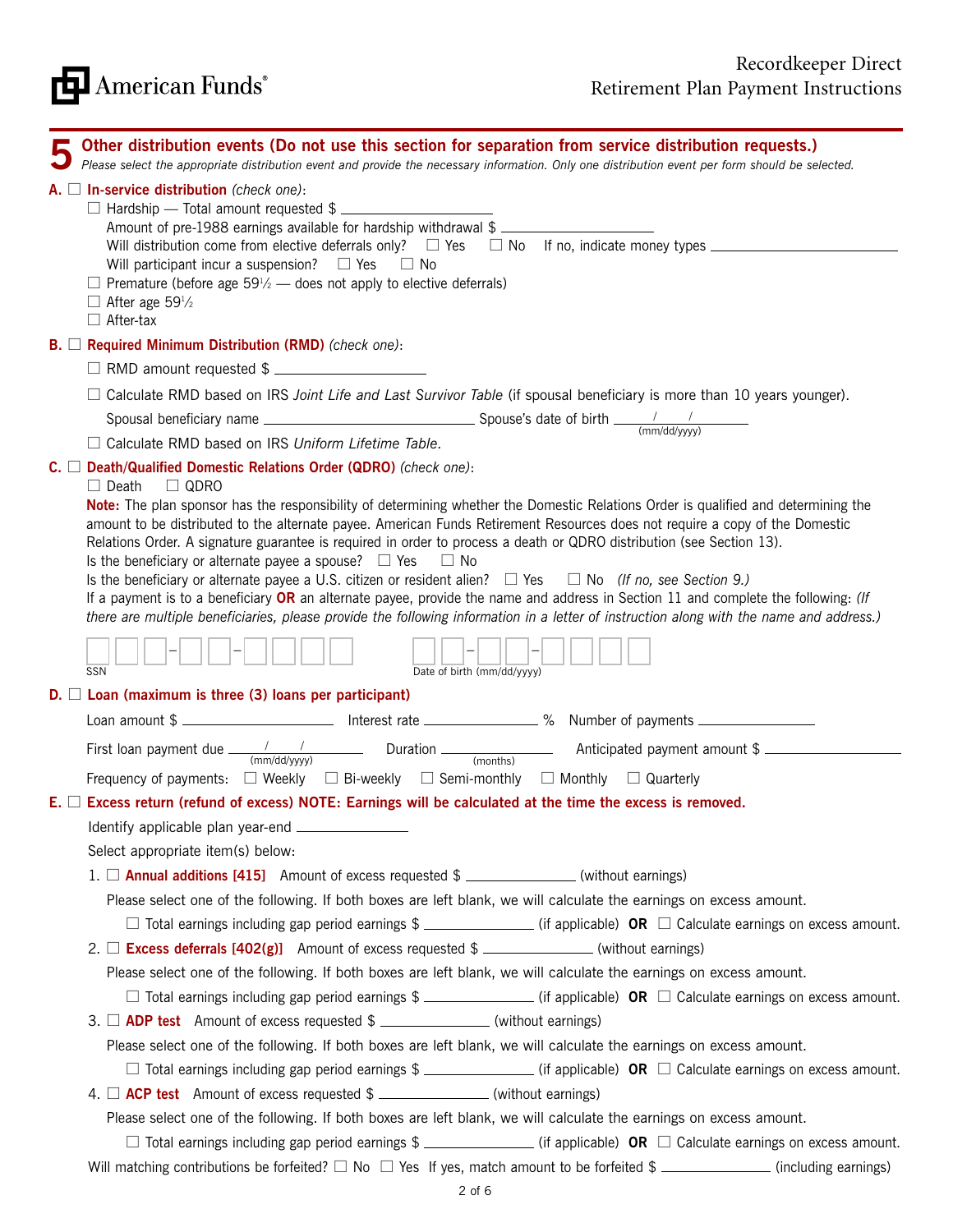| Other distribution events (Do not use this section for separation from service distribution requests.)<br>(continued)                                                                                                                                                                                                                                                                                                                                                                                  |  |  |
|--------------------------------------------------------------------------------------------------------------------------------------------------------------------------------------------------------------------------------------------------------------------------------------------------------------------------------------------------------------------------------------------------------------------------------------------------------------------------------------------------------|--|--|
| F. $\Box$ Mistake of fact (as defined in Revenue Rulings 77-200 and 91-4)                                                                                                                                                                                                                                                                                                                                                                                                                              |  |  |
| Amount requested $\frac{1}{2}$ Payroll date of mistake of fact $\frac{1}{(mm/dd/yyy)}$ Money type<br>Payment will be made payable to the plan sponsor.                                                                                                                                                                                                                                                                                                                                                 |  |  |
| Note: The contribution amount cannot be increased for earnings and must be decreased by losses, if any. By checking the box above,<br>you are certifying that this request meets the IRS standard for mistake of fact and the contribution refund request is being made within<br>one year of the date of deposit into the trust.                                                                                                                                                                      |  |  |
| $G.$ Trustee-to-trustee transfer (Check this box when assets will remain within the plan but will be maintained by a different<br>recordkeeper.)                                                                                                                                                                                                                                                                                                                                                       |  |  |
| Transfer $\Box$ \$<br>Note: Please be sure to complete Section 11.                                                                                                                                                                                                                                                                                                                                                                                                                                     |  |  |
| Amount of withdrawal<br>Select how the participant is to be paid. Select either A or B. A signature guarantee is required if the redemption request is greater than \$100,000.                                                                                                                                                                                                                                                                                                                         |  |  |
| A. $\Box$ Single payment of \$                                                                                                                                                                                                                                                                                                                                                                                                                                                                         |  |  |
| $\mathbf{B}$ . $\Box$ Installments (Payments will continue until there is no money left in the account.)<br>(Please indicate frequency of payment): $\square$ Monthly $\square$ Quarterly $\square$ Semi-annually $\square$ Annually<br>If other than monthly, indicate month(s) in which distribution should be made:<br>$\Box$ Jan $\Box$ Feb $\Box$ Mar $\Box$ Apr $\Box$ May $\Box$ Jun $\Box$ Jul $\Box$ Aug $\Box$ Sep $\Box$ Oct<br>$\Box$ Nov<br>$\Box$ Dec                                    |  |  |
| Mode of payment<br>$\Box$ Life expectancy (Select one of the following): $\Box$ Single OR $\Box$ Joint                                                                                                                                                                                                                                                                                                                                                                                                 |  |  |
| □ Fixed amount \$                                                                                                                                                                                                                                                                                                                                                                                                                                                                                      |  |  |
| Note: Distribution will be processed proportionately from all funds.                                                                                                                                                                                                                                                                                                                                                                                                                                   |  |  |
| Federal income tax election<br>This does not apply to nonresident aliens.<br>A. Eligible rollover distributions<br>Note: If participants do not request a direct rollover, the distribution is subject to a 20% mandatory federal income tax withholding.<br>$\Box$ Participant is requesting a direct rollover; therefore, withholding does not apply.                                                                                                                                                |  |  |
| <b>B.</b> Other distributions<br>$\Box$ This distribution is <b>not</b> eligible to be rolled over because it represents a required minimum distribution, a distribution to a non-spouse<br>beneficiary, a financial hardship distribution or a periodic distribution paid over life or joint life expectancy or over a period of at least 10<br>years. If the distribution is not eligible for rollover, the taxable amount will be subject to 10% withholding unless otherwise indicated.            |  |  |
| $\Box$ This distribution represents the refund of excess contributions. If an ADP test, ACP test or Annual Additions [415] excess is processed<br>within $2^{1/2}$ months after the plan year-end, then the excess is not subject to withholding. If an ADP test, ACP test or Annual Additions<br>[415] excess is processed beyond 21/2 months after the plan year-end, then 10% withholding will apply unless otherwise indicated<br>below. Excess deferrals [402(g)] are not subject to withholding. |  |  |
| $\Box$ This distribution is less than \$200, so federal income tax withholding does not apply.                                                                                                                                                                                                                                                                                                                                                                                                         |  |  |
| $\Box$ No withholding (This option requires the participant's U.S. residence address $-$ no P.O. boxes.)                                                                                                                                                                                                                                                                                                                                                                                               |  |  |
| Residence address<br>City<br>State<br>ZIP                                                                                                                                                                                                                                                                                                                                                                                                                                                              |  |  |
|                                                                                                                                                                                                                                                                                                                                                                                                                                                                                                        |  |  |
| For accounts with after-tax contributions (if participant is not rolling over earnings from an after-tax source)                                                                                                                                                                                                                                                                                                                                                                                       |  |  |
| Gross amount of contributions made before 1/1/87 \$                                                                                                                                                                                                                                                                                                                                                                                                                                                    |  |  |

Gross amount of contributions made on or after 1/1/87 \$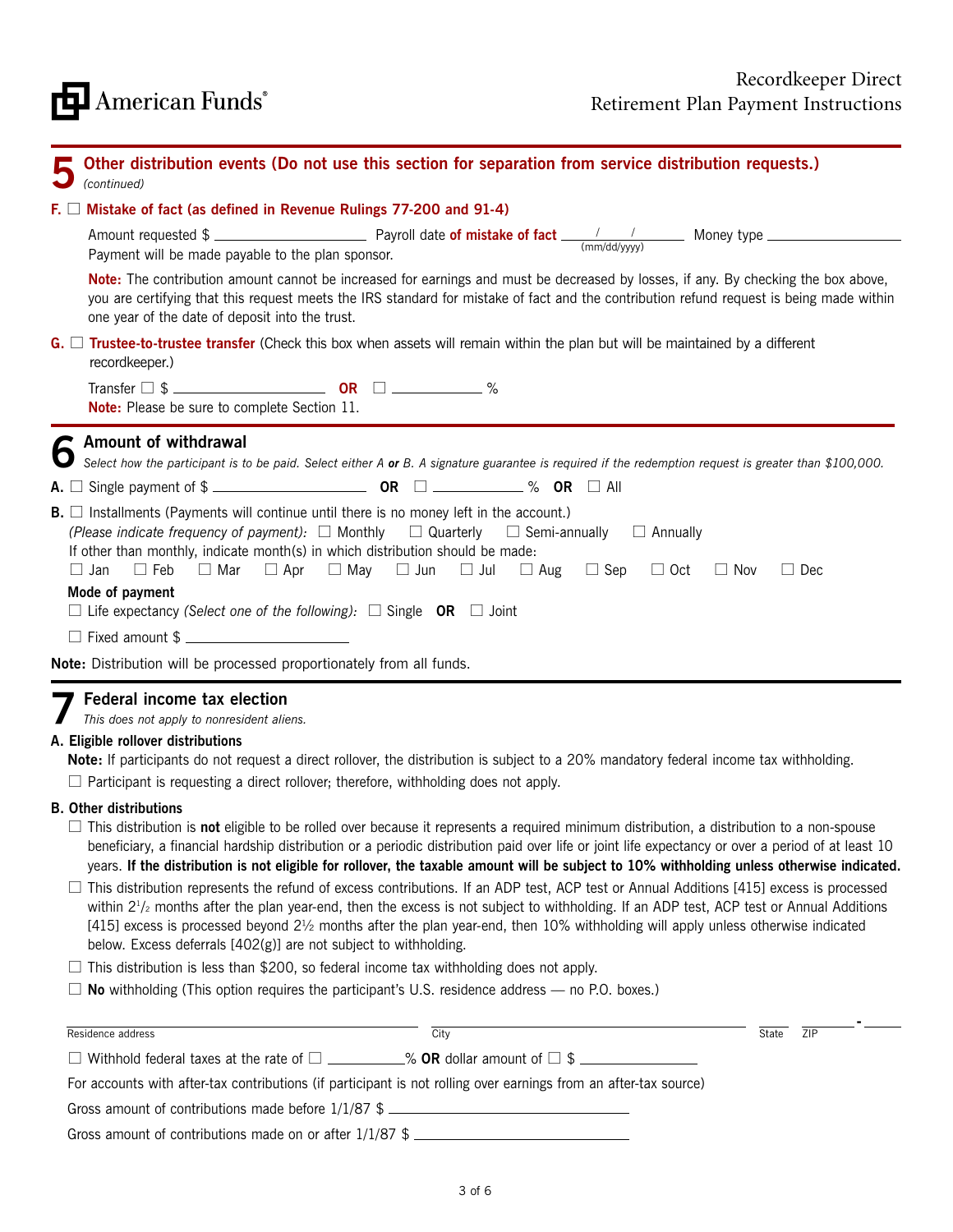

## **8 State income tax election**

*This does not apply to nonresident aliens.*

If participant is a resident of one of the states listed below, please check the appropriate box and the withholding election, if applicable.

- $\Box$  Residents of AR, DE, IA, KS, MA, MD, ME, MS<sup>1</sup>, NE, OK, VA or VT will have state taxes withheld when federal withholding applies.
- $\Box$  Residents of CA<sup>2</sup>, GA<sup>3</sup>, NC<sup>4</sup> or OR will have state taxes withheld when federal withholding applies, unless otherwise elected. These residents may elect to have state withholding while electing out of federal withholding.

**If no election is made, the trustee, or recordkeeper, if authorized, is required to withhold taxes at the applicable rate.**

 $\Box$  **DO NOT** withhold state income tax.

In addition to the standard state tax withholding amount, withhold an additional  $\frac{1}{2}$  (Do not indicate a percentage.)

**MS** state withholding will be mandatory when federal withholding is applied to early distributions and returns of excess contribution. **CA** state withholding is based on a percentage of the federal withholding amount and not a percentage of the gross distribution. **GA** state withholding applies to installment payments. If requesting a one-time distribution, you may elect GA state withholding by providing a dollar amount. **NC** residents are subject to mandatory state withholding on all eligible rollover distributions.

## **9 Nonresident alien tax withholding**

Individuals who are not citizens or resident aliens of the U.S. may be able to claim the tax treaty rate for their country of residence by attaching a completed Form W-8BEN with an original signature. Without this form, Capital Bank and Trust Company (CB&T) is required to withhold taxes at the maximum rate of 30%. You can download a Form W-8BEN from the IRS website at **www.irs.gov** or call American Funds Service Company at 800/421-6019. (From outside the United States, call 714/671-7000.)

## **10 Pay-order instructions**

*Select either A, B or C. If appropriate, complete Section 11.*

### **A.** □ Direct rollover to an American Funds IRA

 $\Box$  Existing American Funds account number

□ New American Funds account *(Please attach an IRA application to this form.)* 

**B.**  $\Box$  Direct rollover to another  $\Box$  IRA **OR**  $\Box$  Retirement plan (Provide payee information below.)

Name of financial institution/trustee Account number Account number Account number Account number Account number

 $C. \Box$  Make check payable to:

 $\Box$  Participant

 $\Box$  Alternate payee/beneficiaries (If you've completed Section 5-C, please provide the name and address below in Section 11.)

**11 Payment mailing instructions** *A signature guarantee may be required. Please see Section 13 for the rules.*

 $\Box$  Mail payment directly to (checks are sent to the address of record):  $\Box$  Participant  $\Box$  Plan sponsor **OR**  $\Box$  Third-party administrator

Select one of the following and provide the requested information below:

 $\Box$  Other financial company **OR**  $\Box$  Alternate address (A signature guarantee is required. See Section 13.)

| Payee/trustee/custodian                                                                                  |      | Account number (if applicable) |  |  |
|----------------------------------------------------------------------------------------------------------|------|--------------------------------|--|--|
| Address                                                                                                  | City | ZIP<br>State                   |  |  |
| $\Box$ Please expedite delivery to the above recipient by using the delivery service and account listed: |      |                                |  |  |
|                                                                                                          |      |                                |  |  |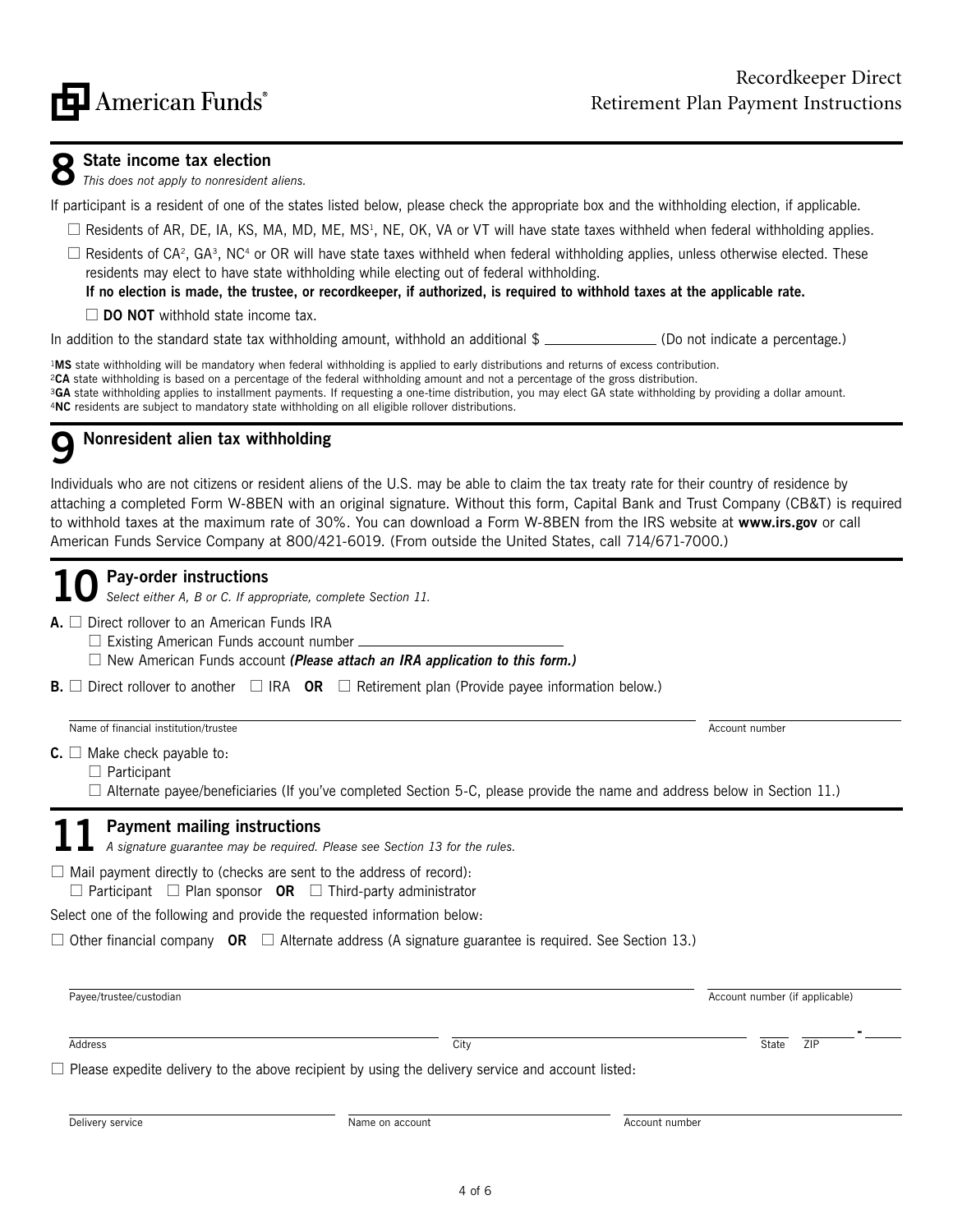**12 Distribution sequence provisions**<br>*Do not complete this section if your request is a result of separation from service (Section 4). Note: These distribution sequence provisions may change when final regulations on Roth distributions are released.*

The plan document defines the rules under which distributions are to be made. The following distributions are standardized according to IRS rules:

•**Loans** will be processed pro rata from each contribution type unless alternate instructions are provided here

•**Hardships** will come first from elective deferrals, then from company-matching contributions, then from other company contributions unless alternate instructions are provided here (In no event can hardship withdrawals come from QNECs, QMACs or safe harbor contributions.)

•**All partial distributions after separation from service** will be taken pro rata from each contribution type unless alternate instructions are provided here

- •**ADP refunds** will come from elective deferrals. Please inform us when it is appropriate to forfeit an employer-matching contribution as a result of an ADP refund.
- •**ACP refunds** will come first from employee after-tax contributions, then from the company-matching contributions.
- •**A 415 excess** will come first from employee after-tax contributions, then from elective deferrals.
- •**A refund of excess deferrals** will be made from the elective deferral source/money type.
- If a participant has **after-tax contributions** in the plan after separation from service and takes partial distributions, we will follow the regulations under Internal Revenue Code Section 72 to determine the taxable portion of the distribution.

## **13 Authorization and signature guarantee**

I/We, as plan trustee(s) or authorized signer(s) of the plan, certify that (1) this distribution is in accordance with the terms of the plan, (2) the plan administrator has provided the participant with a written explanation of the rules permitting direct rollover of eligible rollover distribution amounts to an eligible retirement plan and mandating 20% withholding on distributions that are not directly rolled over and has also complied with any other notice requirements to the participant that are applicable to this distribution, (3) the vested percentage in Section 3 is correct and (4) the recordkeeper is entitled to rely on our authorization and is hereby indemnified from all liability arising from following our instructions.

| Name of plan trustee or authorized signer (print) | Signature of plan trustee or authorized signer | Date (mm/dd/yyyy) |
|---------------------------------------------------|------------------------------------------------|-------------------|
|                                                   |                                                |                   |
| Name of plan trustee or authorized signer (print) | Signature of plan trustee or authorized signer | Date (mm/dd/yyyy) |

If the redemption request is greater than \$100,000 and/or made payable to someone other than the participant or to a successor trustee for the participant's benefit, a signature guarantee **is required**.

If a signature guarantee is required, the guarantee must be performed by a bank, savings association, credit union, member firm of a domestic stock exchange or the National Association of Securities Dealers, Inc., that is an eligible guarantor institution. **A notary public**  is NOT an acceptable guarantor. The guarantee must be in the form of a stamp or a typewritten or handwritten guarantee that is accompanied by a raised corporate seal.

| GUARANTOR:                      |  |
|---------------------------------|--|
| Stamp signature guarantee here. |  |
|                                 |  |
|                                 |  |
|                                 |  |
|                                 |  |
|                                 |  |

GUARANTOR: Stamp signature guarantee here.